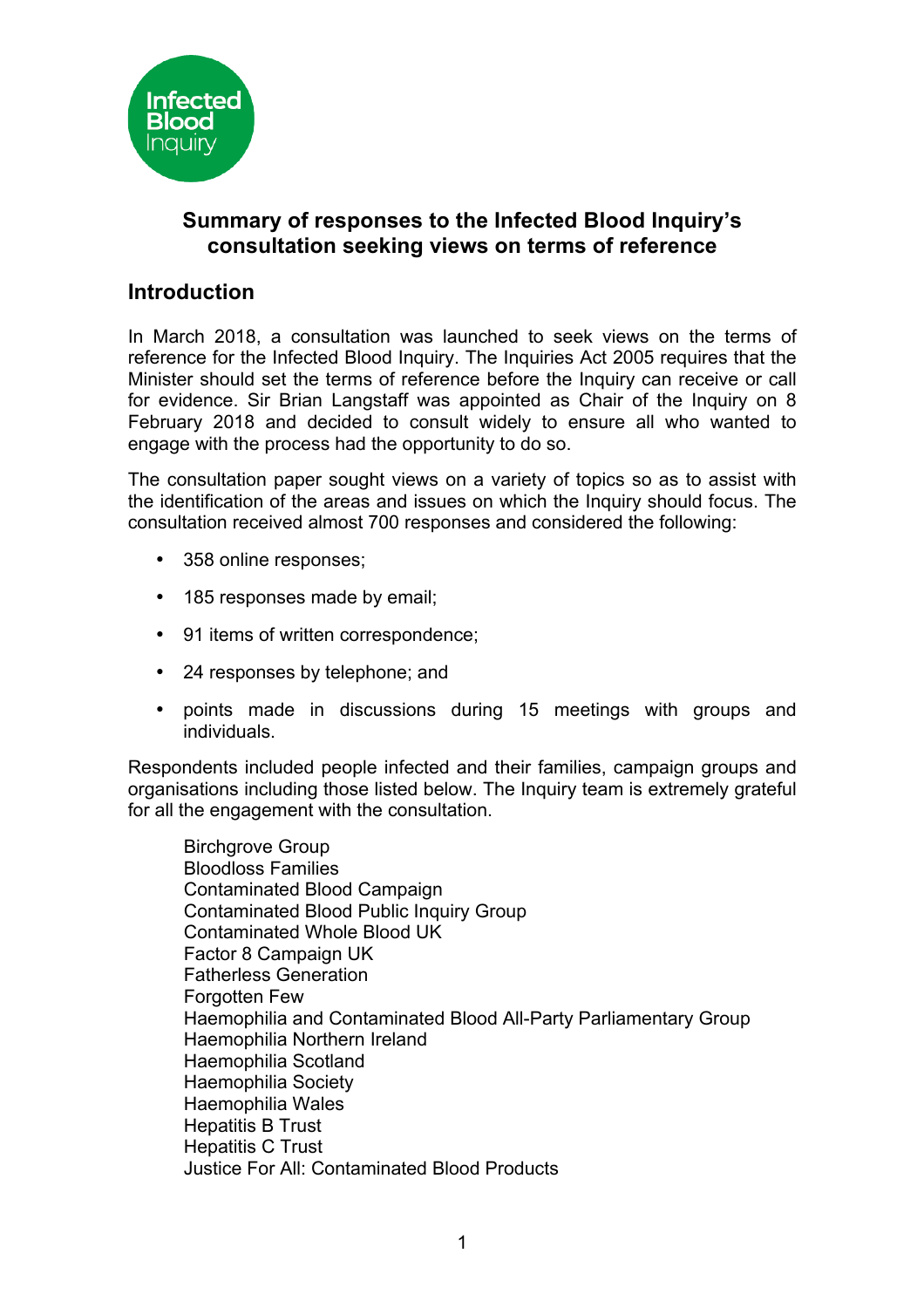Manor House Group Positive Women Scottish Infected Blood Forum **TaintedBlood** Tainted Blood Widows The Truth About Hepatitis C Welsh Assembly Cross-party Group on Haemophilia and Contaminated Blood West of Scotland Group Haemophilia Group

Responses were also received on behalf of:

NHS Blood and Transplant Northern Ireland Blood Transfusion Service Scottish National Blood Transfusion Service UK Haemophilia Doctors Organisation UK Haemophilia Nurses Association Welsh Blood Service

The Inquiry team heard from firms of solicitors who represent both campaign groups and individuals (Collins Solicitors; Hodge, Jones & Allen; Leigh Day; Thompsons Solicitors; and Watkins & Gunn Solicitors). Collins Solicitors proposed draft terms of reference. Written submissions on the consultation were received from Hodge Jones & Allen, Leigh Day and Watkins & Gunn Solicitors.

It was common for campaign groups to submit a collective response as well as responses on behalf of a number of their individual members. The Inquiry is also aware that in some cases individuals who belong to such groups submitted their own personal response. The Inquiry welcomes the fact that people wanted to share their own experience and have their own input about issues that had particularly affected them.

All responses were considered in full. They covered many issues. Some responses concentrated on a specific issue, whilst others covered all the themes and proposals set out within the consultation. This paper does not seek to provide details of each response, but rather seeks to reflect the key themes that emerged from the body of responses as a whole. This summary is structured by the areas set out in the consultation paper and has been divided into sections dealing with key themes that emerged.

## **Key themes**

## **The period of time to be considered by the Inquiry**

The consultation sought views on the timeframe on which the Inquiry should focus. A general message that came through many responses was that the Inquiry should go back as far as necessary and up to the present day in order to get to the truth. Despite many responses not specifying an exact time period, a common suggestion was that the focus should begin from the early 1970s while being able also to look back at the earlier provision of blood and blood products in the United Kingdom. A small number of responses spoke of cases of infection that had occurred earlier than the 1970s.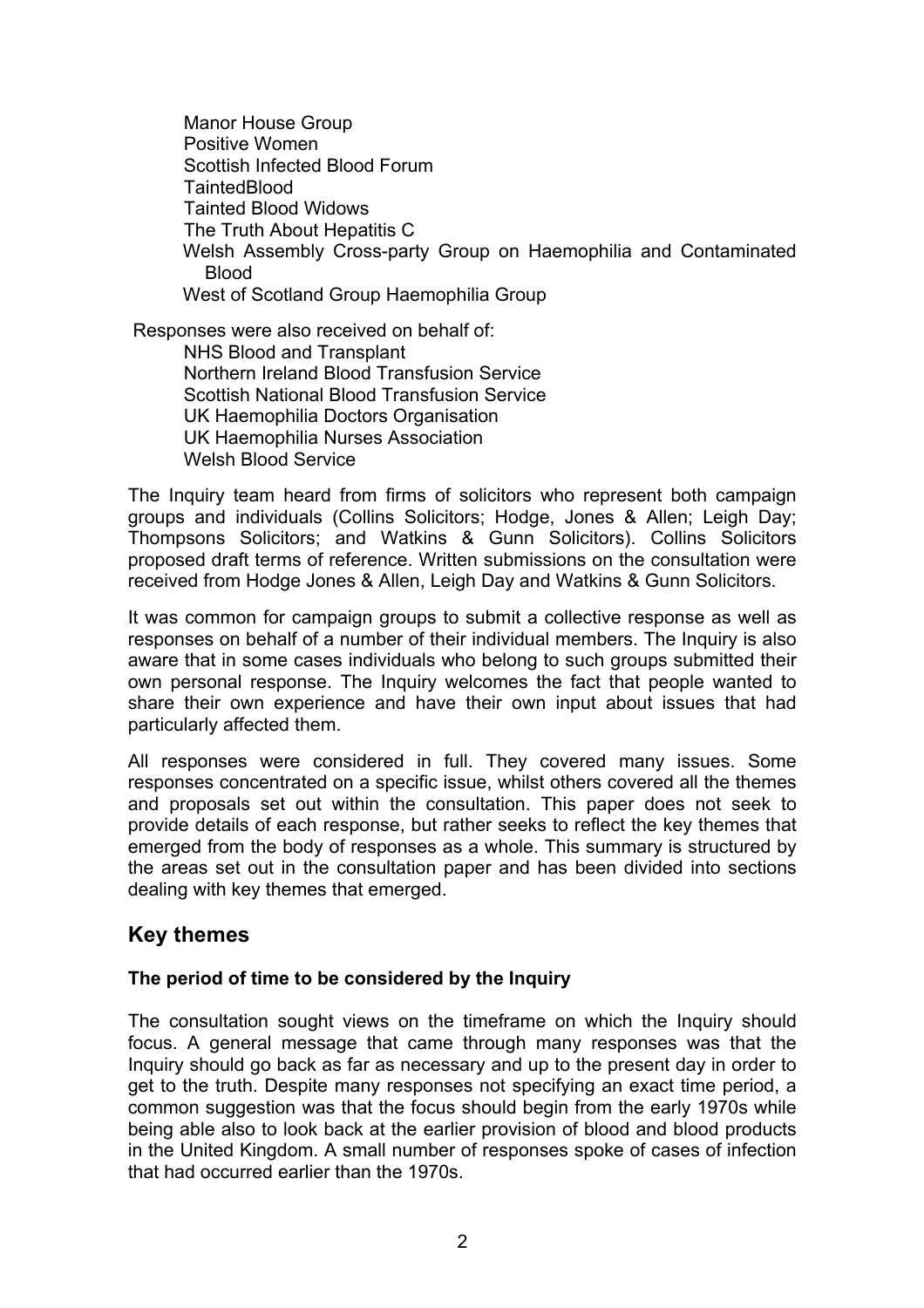The campaign group TaintedBlood said that the history of contaminated blood to the current date should be recognised and documented. Those represented by Collins Solicitors recommended that the Inquiry should consider all relevant issues on a timeline from the introduction of the National Health Service in 1948 to the present date. The Haemophilia Society suggested that the Inquiry should focus on when blood and blood products were first used within the United Kingdom and examine viral transmissions from the time of their earliest introduction, particularly in respect of hepatitis B infection, to set the context for what followed. They pointed out that different time periods were relevant for different viruses.

78 respondents suggested that the Inquiry should begin from when UK authorities started to import blood products from other countries. Those individuals who could pin point the actual incident by which they were first infected mentioned this as being a significant starting point for them.

The history as to how blood screening evolved was seen as very relevant by some. For instance, several respondents noted September 1991 as a key date in the chronology of events for hepatitis C (HCV) as this was the year that screening for the virus was introduced in England. It is also used by the Trusts and Schemes as a cut-off when determining eligibility for payments, though some respondents believed they had been infected after this date.

#### *Length of the Inquiry*

Some respondents saw this question as asking how long the public inquiry should last. For example, one online respondent remarked, "*I really hope this Inquiry does not drag on and on as I would like to live long enough to see the result*". There was a general concern that the Inquiry should be quick, rather than drawn out, though one respondent observed that it was important that the thoroughness of the Inquiry should not be sacrificed for speed saying, "*I myself may not see the result of the Inquiry but it must get to the truth and name all the guilty parties*".

Respondents who were older or particularly unwell or frail were likely to place importance on the Inquiry not taking too long. Some were concerned that the Penrose Inquiry had taken too long and produced only a single recommendation. Nearly all who responded to the consultation by phone hoped for a quick inquiry. Similarly, many of those who had experienced financial problems or saw compensation as a key issue called for a quick inquiry so that they or family members might see the benefits of any compensation or assistance. Some nonetheless placed emphasis on the thoroughness of the inquiry.

Some respondents suggested the Inquiry should consider reporting in stages so that as many people as possible live to see progress and results.

## *Delay in establishing a statutory Inquiry*

Some responses referred to the delay in setting up a statutory public inquiry and thought the Inquiry should consider why it had taken so long to do so. It was noted by others that consecutive Governments had refused an inquiry, or even to acknowledge that a "*human disaster was occurring*".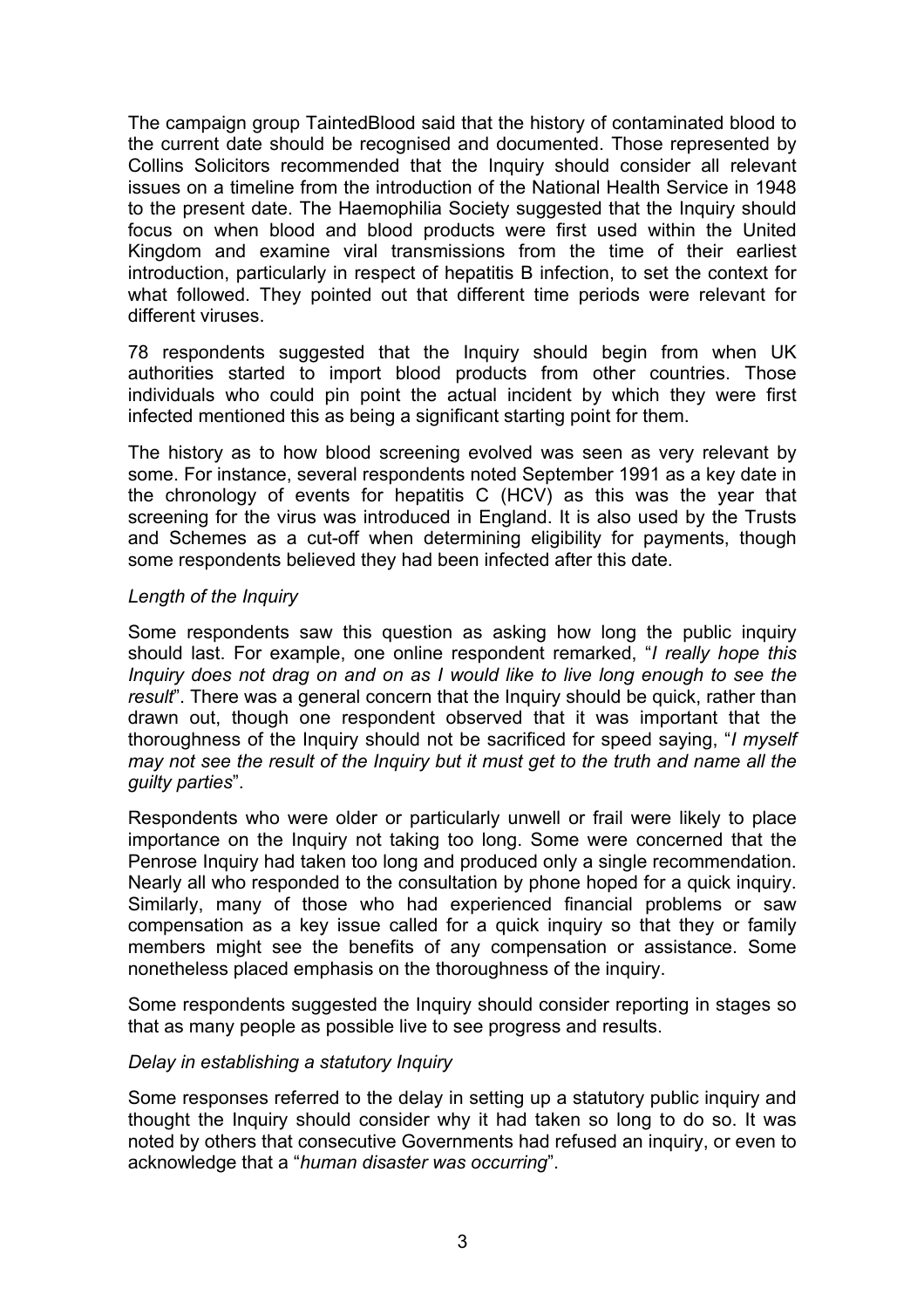## **Provision of blood and blood products**

There was very strong agreement with the provisional view of the Inquiry that it should aim to find out:

- why patients were given infected blood and blood products when treated by the NHS;
- the extent to which this continued after the NHS and/or Government was or should have been alerted to the risks, and why it continued to happen;
- why it was that blood products had to be purchased abroad rather than sourced locally;
- whether there was a deliberate attempt to conceal details of what had happened, both at the time it occurred or later.

A significant majority of online responses (307) not only agreed but 'strongly agreed' with the consultation statement. Only nine responses disagreed. Of those respondents who disagreed, some emphasised the need to have a stronger focus on particular points of inquiry, such as the role of pharmaceutical companies, while others felt that an inquiry would be a painful experience for those who had lost close relatives.

## *Knowledge of risks*

A significant number of respondents (375) supported the Inquiry looking to see what was known of the risks of infection associated with blood products and blood donations, and the failures of those with responsibility to respond to those risks. Many respondents explained that they wanted the Inquiry to establish when Government first knew people were being given infected blood. Many individuals wanted to know why people had not been informed of the risks and why it was that, when people had been infected, many had not been told. These were all important points for the campaign groups and campaigners, as well many individuals. The Contaminated Blood Campaign wanted the Inquiry to consider the justification for treating people with mild, moderate and severe bleeding disorders with pooled factor products and how any "risk to life" balanced against the risk of using the products.

#### *Self-sufficiency in blood and blood products*

85 respondents raised the United Kingdom's failure to become self-sufficient in blood products. Those represented by Collins Solicitors questioned why selfsufficiency was not achieved earlier in light of a commitment to self-sufficiency made by David Owen, the Minister of State for Health and Social Security, in 1973. Factor 8 Campaign UK wanted the Inquiry to look at the policies that applied to donor selection and to the screening of blood and blood products. Some respondents drew attention to UK donated and manufactured blood products carrying a risk of infection, while many responses highlighted concern over the use of imported blood products from high-risk and paid donor groups from the United States.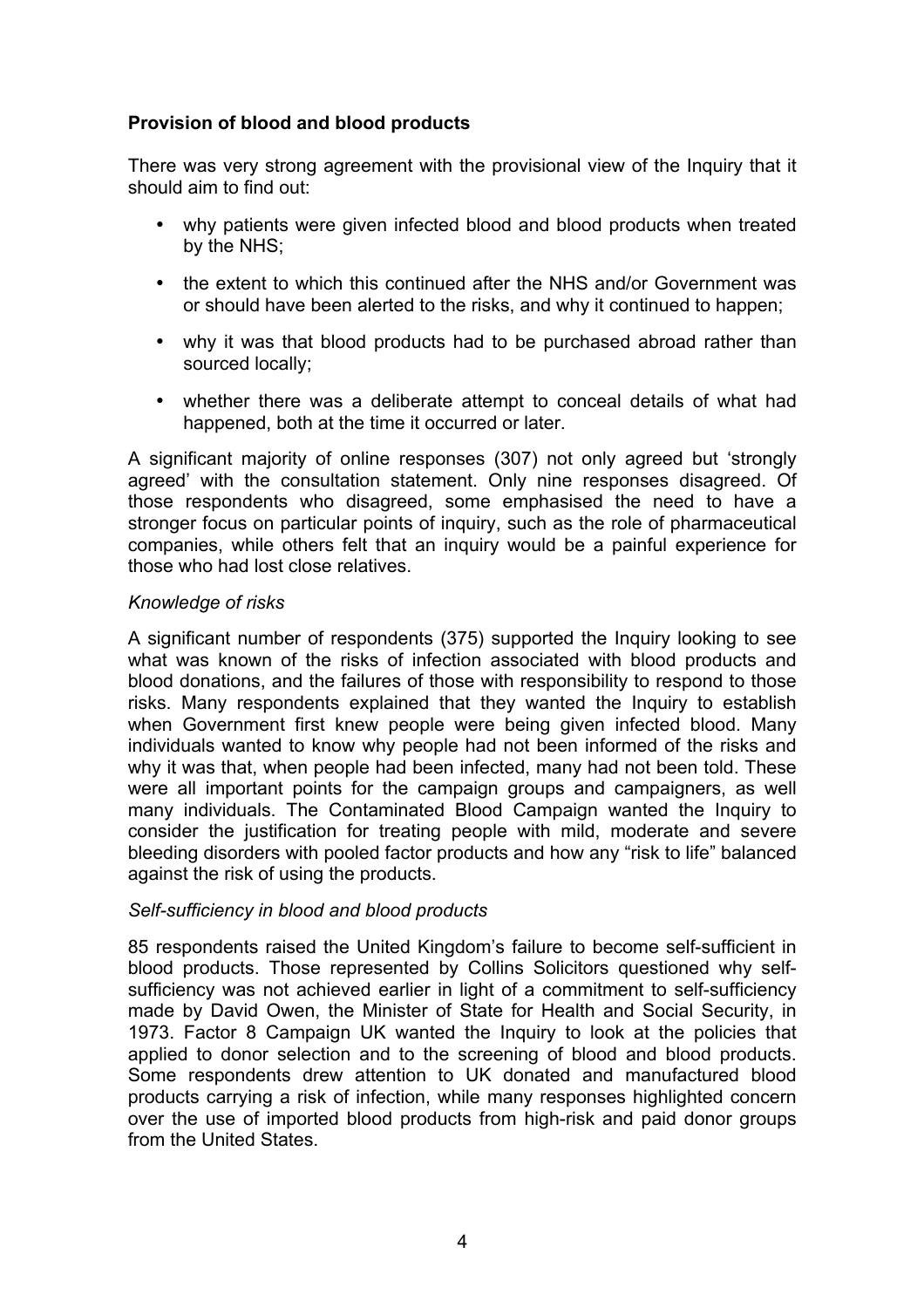A joint response from Haemophilia Scotland, the Scottish Infected Blood Forum and independent campaigners in Scotland urged the Inquiry to investigate why decisions were taken in Scotland to pay for, and treat patients with, commercial products from abroad rather than use the locally available alternative. They suggested the Inquiry might usefully investigate why spare Scottish capacity was not more effectively used to meet demand south of the border.

#### *Licensing*

Issues relating to United Kingdom licensing of blood and blood products were raised as being of significant concern in 126 responses. Comments centred on those responsible for the procurement and distribution of blood and blood products. An important focus of the responses were questions as to when, and to what extent, it was known that the blood and blood products they were distributing were infected. If initially there was no knowledge, was this lack of knowledge reasonable and what degree of regulation was in place to monitor the quality and contents of the products? Also, what did the Government do in the light of such knowledge to mitigate the effects of infected blood? Some raised whether Crown Immunity was used to prevent manufacturing standards being upheld.

## *Commercial and financial interests*

Many respondents wanted the Inquiry to investigate the role played by pharmaceutical and blood product companies and their knowledge of the risks attached to their products. Some who raised concerns about commercial or financial motives called for the Inquiry to examine whether the interests of the Department of Health and pharmaceutical companies might have taken precedence over public safety. Some respondents also noted that no one within Government ever publicly criticised the US pharmaceutical companies that produced infected products.

One response stated that vested interests should be a significant consideration when looking at "*who knew what, where and when and to what extent the commercial companies and ministers were working together and what gains there may have been to individuals who knew about the risks*."

The Haemophilia Society's response to the consultation raised the question whether commercial interests influenced decision making on the availability of products, whilst several people referred directly to the Haemophilia Society's position in the 1970s and 1980s regarding pharmaceutical companies, questioning the Society's acceptance of donations from such companies during this period.

## *Allegations of a cover-up*

Nearly 200 responses stated that there had been attempts to cover up what had happened by ministers, officials, or by the medical establishment or medical professionals. For instance, it was suggested that official ministerial papers and patients' medical notes had been destroyed or had somehow been allowed to go missing. Leigh Day recommended that the Inquiry should not confine itself to whether there was a deliberate attempt to conceal details of the provision of contaminated blood and blood products but should also investigate the lack of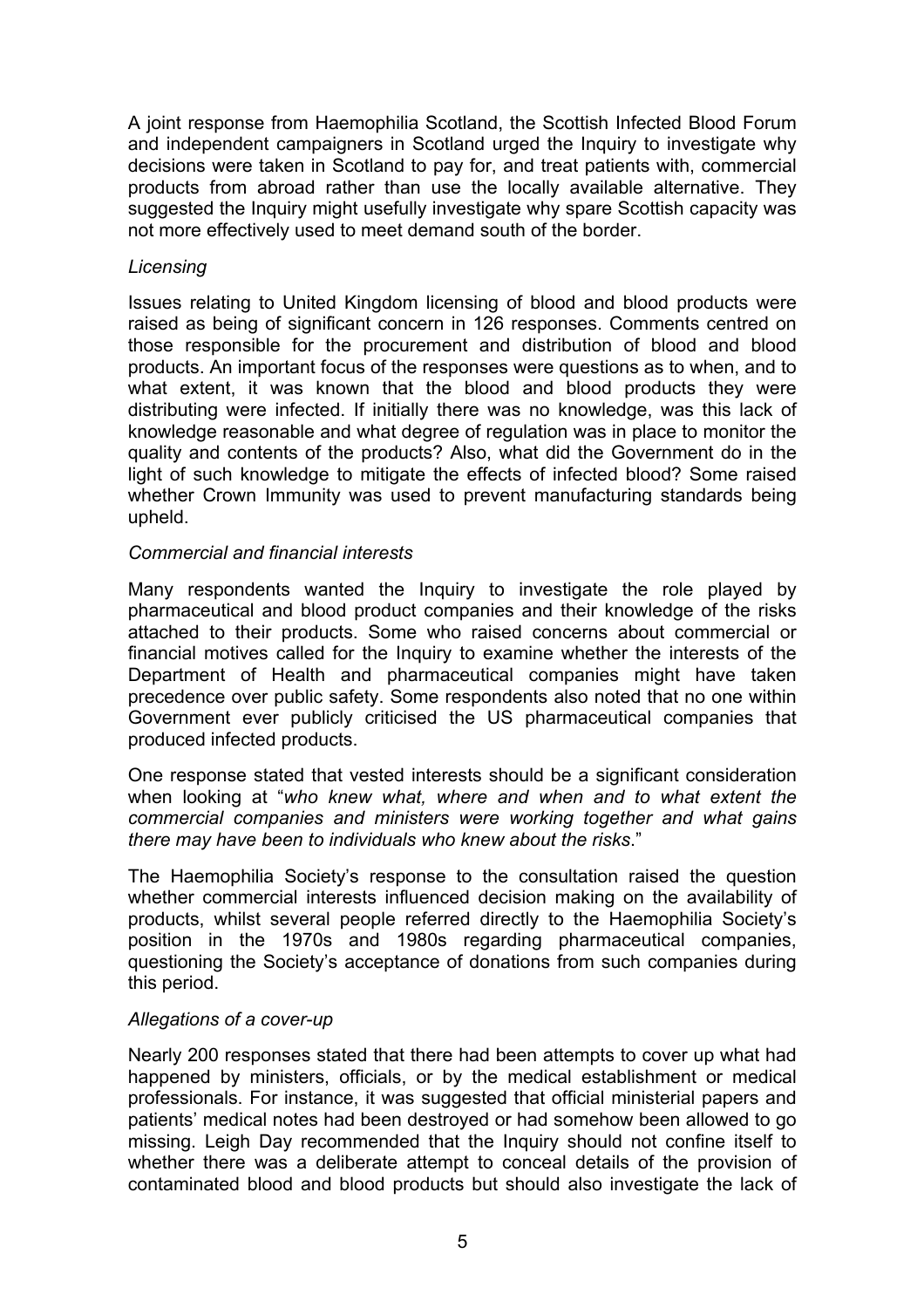openness or failure to be honest about what had happened. Echoing this, one respondent remarked: "*I have always trusted the NHS doctors and still do, they*  have saved my life countless times, but something went wrong back then and it *would be nice to know the truth.*"

#### *Incidence of infections*

Many respondents wanted investigation of the impact of contracting HIV and HCV through infected blood and blood products. Many wrote about the effects of liver damage developing over several years and the risk of liver cancer, as well as the side effects of early treatment for HIV and HCV, with suffering lasting over decades. One respondent said, "*The whole process from when I was infected has been torturous mentally and physically. The effects of Interferon and the lack of specific and appropriate care by health professionals is indescribable.*"

Some called for an investigation into the rate of vCJD (variant Creutzfeldt–Jakob disease) infection. Several submissions urged the Inquiry not to underestimate the impact and consequences of this disease and expressed concerns that it might be overlooked.

The Inquiry was also asked to look into the rate and numbers of those infected from blood and blood products, to establish exactly how many people have been affected. Haemophilia Wales and the Cross-party Group in the Welsh Assembly on Haemophilia and Contaminated Blood raised variances in infection and mortality rates across the United Kingdom. Specifically, they asked why there had been a higher rate of infection of haemophiliacs in Wales than in England and, secondly, why there had been a higher death rate from hepatitis C in Wales than in England.

## *Look-back testing*

A number of responses asked the Inquiry to review any look-back testing that had occurred including any reasons for delay in doing this and failures to engage with people who have been unknowingly infected.

## **The care and support provided after infection**

The consultation canvassed opinion as to what extent the Inquiry should examine the adequacy of the provision of care and support after infection and the extent of any differences in such care and support between England, Scotland, Wales and Northern Ireland, and between the United Kingdom and similar countries overseas. The majority agreed that this issue should be investigated by the Inquiry. All campaign groups and campaigners raised a range of issues and concerns relating to care and support that they wanted covered by the Inquiry's terms of reference.

## *Standards of care*

Nearly 300 responses mentioned standards of clinical care and medical support as an issue for investigation. Many of these described negative experiences of care and referred to hostile and indifferent attitudes by some medical staff managing their care and also occasions of being treated "*like pariahs*". On the other hand some responses provided positive examples of being treated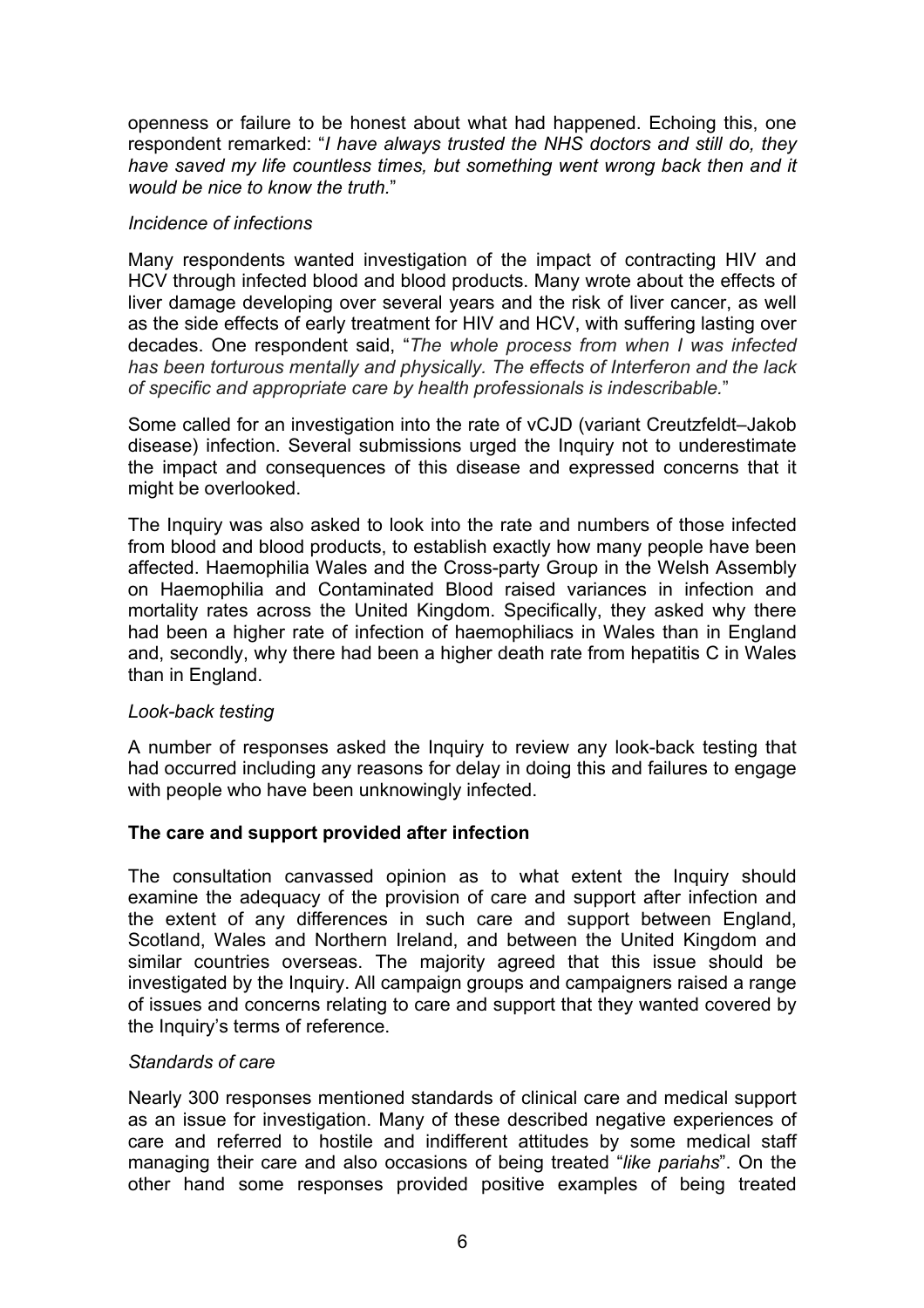respectfully and compassionately by staff at both hospitals and specialist centres.

In relation to informing people of life-changing medical results, a campaigner referred to a large group meeting where a doctor had announced, '*some of you are infected, some are no*t', leaving those present "*with no idea of*" their own diagnosis. Positive Women recalled how no counselling or support had been offered when being informed of their results.

#### *Professional conduct*

237 responses referred to professional conduct. This included medical professionals and others not passing on results, not explaining risks, making inappropriate and disproportionate medical interventions, failing to seek patient consent, and deliberately testing blood products and treatments on patients without consent. Several people described treatment out of proportion with a condition and not being listened to when this was questioned (for example, people with mild haemophilia, including children, being administered blood products despite only very minor injuries).

#### *Public perception and communication*

Over 200 responses highlighted communication and information sharing. Concerns included a lack of respect, sensitivity and confidentiality when doctors and others communicated results, the NHS's failure to contact at-risk groups, a lack of Government awareness campaigns and the stigmatising effects of the Government's AIDS campaign in the late 1980s.

A recurring question raised by many was if Government knew of the disaster, why did they not attempt to contact everyone who could have been infected during the relevant period? The Contaminated Blood Campaign questioned why people were not called back after a transfusion to have a blood test. Similarly, several respondents asked why GPs were not actively instructed by the health authorities to identify at-risk patients.

## *Psychological and physical impacts*

176 responses highlighted the mental and physical effects on people's lives and how the treatment of infections affected individuals. A respondent spoke of how more than 30 years later a friend was still in a "*living hell […] they are inconsolable over the tragedy because it should have been preventable*". Other responses recounted how the stigma and fear that came with HIV and AIDS was extremely hard to live with. Another had been left isolated and feeling abused by the "*so-called*" support and care system.

The Fatherless Generation group asked the Inquiry to look into the psychological and mental impact of losing a parent to infected blood products, children being taken into care, and the adequacy of the bereavement and psychological support that had been, and was now, on offer. Many others recalled the impact on their lives of a partner's condition or being infected by a partner. Respondents also expressed sadness and regret at not being able to have children or a family of their own, being advised not to conceive or to have a termination.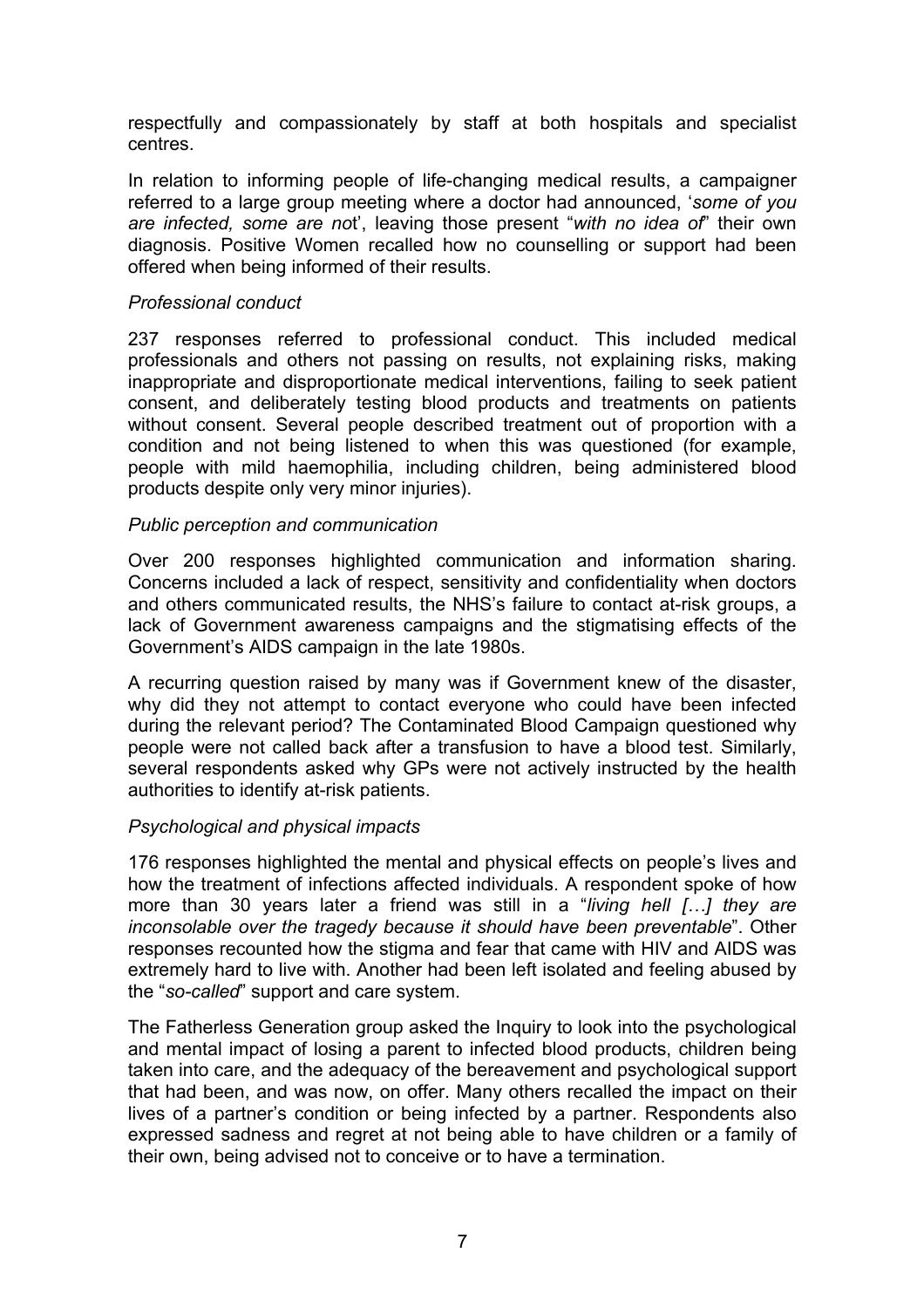## *Social and economic effects*

Many respondents wanted the Inquiry to go beyond the medical evidence and look at the social and economic effects on the families, not only of those still living but also the families of those who have died. 249 responses noted the impact their circumstances and health had had on their own and their family's wellbeing. Many talked about lower life expectancy, debt, no pension, the loss of a job and being denied a fulfilling career.

Many respondents commented on a wider social impact on their lives, the stigma attached to their conditions, negative attitudes, and ignorance of hepatitis and HIV infections.

#### *Financial support*

Over half of all responses (357) raised financial support and the question of compensation as a priority issue. Many people mentioned that they struggled with day-to-day living expenses, others pointed to the inequity of the Schemes, and many said that the level of financial support was too low and out of kilter with that in other countries. One response noted that while money could not compensate for the loss of life and health, the provision of compensation and support for people with young families should continue following the loss of a parent or carer. A respondent said that the "*compensation*" offered felt "*tokenistic rather than based on need*". Many of those who contacted the Inquiry team by telephone during the consultation thought that financial support was important for the Inquiry to consider.

## *Trusts and Schemes*

Many responses wanted the Inquiry to look at the difficulty people encountered when seeking to establish their entitlement to financial support under the Trusts and Schemes. A recurring theme was the humiliation of repeatedly being assessed and asked to prove a long-term medical condition. The UK Haemophilia Nurses Association stated that there was a complete lack of equity in the Schemes' application processes and they were concerned for vulnerable patients who lacked the ability to apply. The Association also reported that the claims process for financial support had made people feel '*ashamed*' or '*dirty*' and one of their patients had likened their experience in dealing with the Trusts to being '*interrogated*'.

Many respondents questioned whether Governments were right in making payments on different terms depending on the way people had been infected. Some said this had led to being made to feel less deserving than others. One person said the system did everything it could to discourage people from getting help. Another described their contact with the Scheme as a battle of trying to obtain special grants and approval for minor payments. Others likened it to begging.

The Birchgrove Group questioned whether it had been appropriate for Department of Health appointed trustees to be on the board of a Scheme.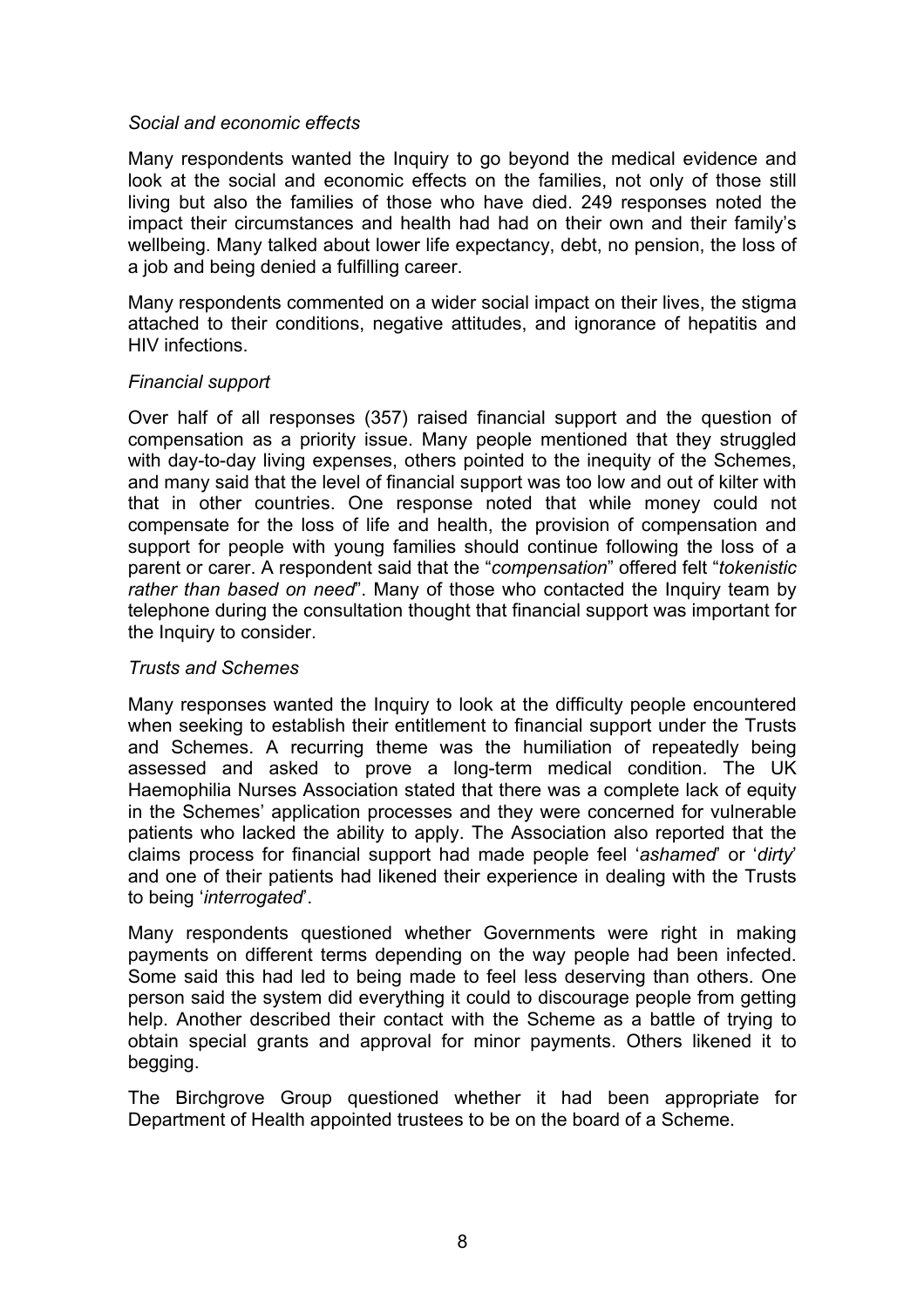#### *Disparities in support*

64 respondents (including many of the campaign groups) referred directly to the disparity in the financial and other support provided in the countries composing the United Kingdom. Many also drew comparison with the higher levels of compensation in other countries. The financial support received in the Republic of Ireland was raised by several respondents as being fairer.

#### **Evidence and documentation**

Missing documentation was another recurring theme in the responses. The Inquiry received 105 responses asking that it investigate this issue. Some respondents alleged that records had been intentionally disposed of or destroyed whilst being held by the NHS or the Department of Health.

There were two main categories of documents: personal medical records and government or institutional documents. On the first, many respondents said that they had been informed that records were either lost or could not be located. The second category included documentation relevant to the procurement of blood and blood products; and internal memos and minutes of how those procurement decisions were reached.

One respondent asked that the Inquiry "*look at why Lord Owen's departmental papers were destroyed by a 10 year rule which does not exist*" along with "*correspondence between senior clinicians, pharmaceutical companies and the Department of Health*." Such correspondence was of interest to many respondents as they wanted to see the audit trail of who was responsible for making decisions and how various decisions were made.

Many respondents asked the Inquiry to investigate whether there were any clinical notes and outcomes from trials of blood or blood products. Some respondents alleged that people were used as guinea pigs and they wanted the Inquiry to investigate whether vulnerable people were taken advantage of by giving them untested or unregulated medical treatment, and what documentation exists with regard to this.

## **Responsibility and recommendations**

#### *Individual and institutional responsibility*

390 responses called for the investigation of individual as well as institutional responsibility and urged the Inquiry to make recommendations to help to ensure that the decisions and actions that led to the use of infected blood are never repeated. Individuals and campaign groups alike called for the Inquiry to investigate accountability and comment on how things could have been done differently and what lessons can be learnt.

An important theme was the desire for the Inquiry to examine the systemic or institutional behaviours that influenced decision-making.

Nine responses indicated that they did not want the Inquiry to investigate those responsible, for fear of encouraging a '*witch hun*t'. These respondents were of